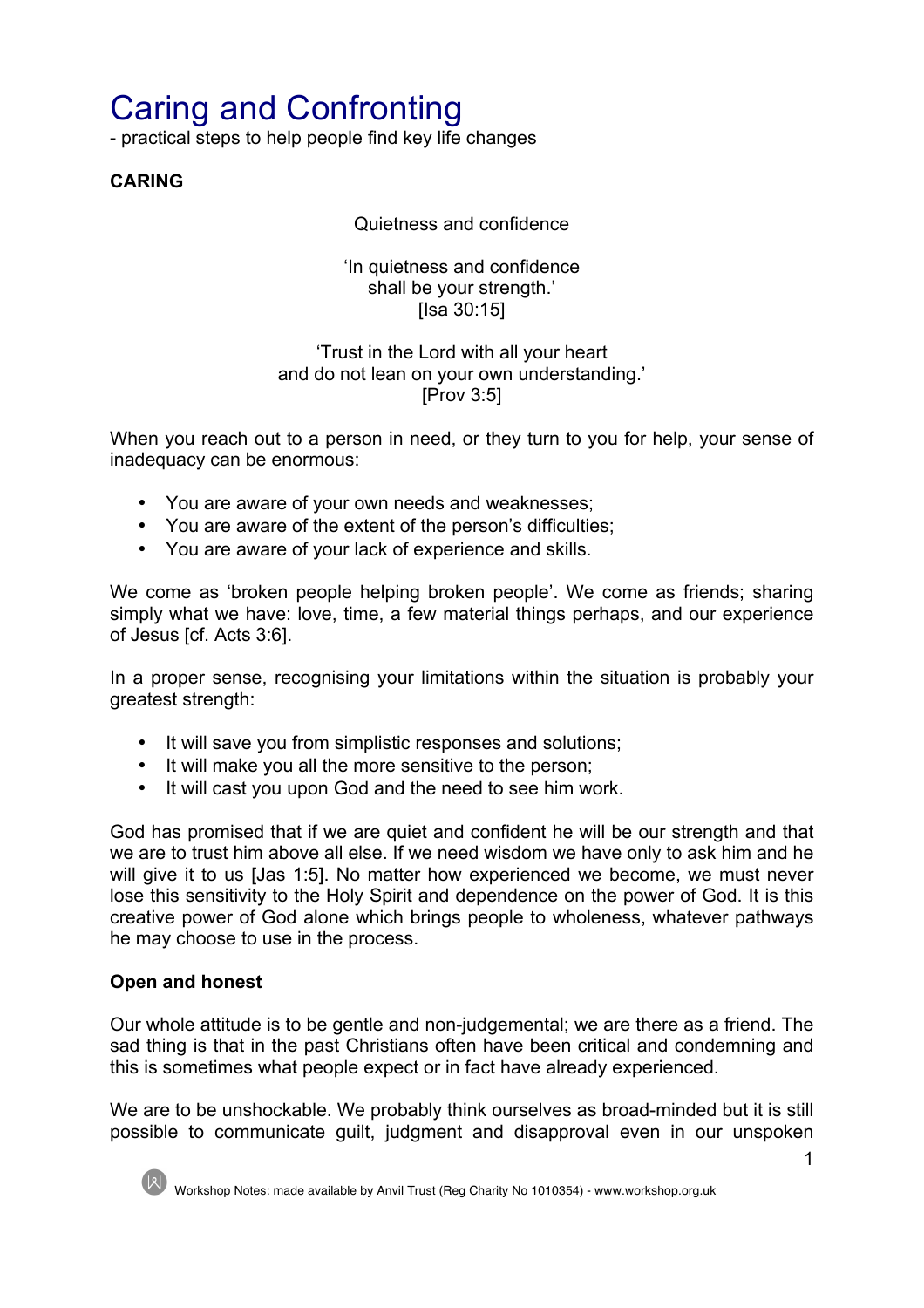reactions. To do this will close the doors between us and the person we are trying to help. We must also be aware that they may attempt to shock us to gain our sympathy or to fix their identity; we must avoid being trapped by this. God is not shocked, just saddened – the real issue is, do they really want things to be different?

Being loving and gentle does not mean being soft on people. We will need to be as firm and strong as we are kind and understanding. If people genuinely want help we are there for them at any cost, but we will not be manipulated or exploited for no reason. There should be a sense of mutual respect. This is a delicate area between the person's needs and our own. Also many of the needs people have may need strong, firm handling. True gentleness is made up of a love that has to be robust. Love is tough.

We need to be open and honest at all times with the person we are helping. Early on it is important to ask them:

- 'What do you really want?'
- 'How do you feel I can help you?'
- 'What are your expectations in talking with me?'

All this helps to see the starting point clearly.

It is often helpful to ask the person to prepare something in writing beforehand about the issues they are facing. This will probably help them to talk more easily and concentrate their thinking more clearly. This will also help when it comes to advising them.

#### **WISDOM AND TRUTH**

#### **Self-portrait**

We have listened, heard and begun to understand. What do we do now?

It is very important that the person we are trying to help remains active in what continues to happen. Having spoken it is easy for them to take a passive role and want you to tell them what to do. Avoid this. You are working together with them to find answers.

Get the person to put into as clear words as possible what they believe the difficulties and problems really are, in the light of what they have told you:

- This will help them to see for themselves what the issues are;
- This will help them to be more objective about their situation;
- This will help them to put their problems in perspective;
- This will help them to work, with you, on a strategy for change.

Talk through the person's 'self portrait' with them: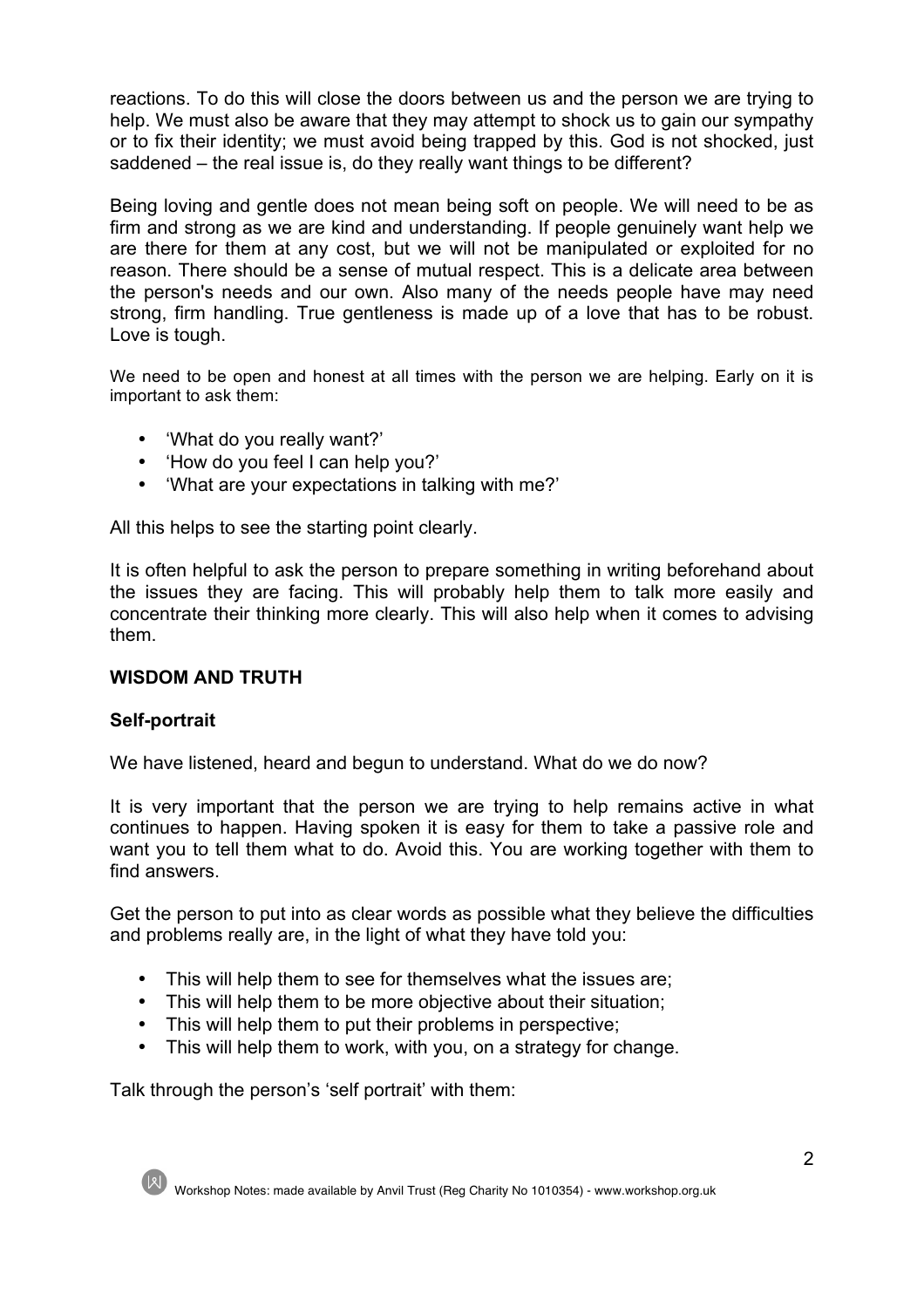- What are the real issues? Identify them clearly [e.g. relationships, fears, impulses, behaviour, etc.];
- Draw out their feelings [e.g. grief can express itself in anger, sorrow or guilt];
- Help them to find the origin of their feelings [e.g. a truly innocent remark may have been taken as hurtful];
- Get them to identify their strengths [e.g. build a positive self-image; work from strength into weakness].

Whatever the person's needs we must do everything possible to help them take responsibility for their thoughts, feelings and actions. Whatever anyone has done to them they personally decide as to how they will respond. They have freedom of choice and this fact both gives them dignity as human beings and will also shape their future. God will come in and work in and through their choices; but what they decide is key. We must help people to help themselves; never doing anything for anyone that they are able to do for themselves:

- This gives the person their dignity before God;
- This retains their dignity to act as responsible adults;
- This puts them more in command of their own situation;
- This increases their self-respect and ability to cope.

## **Speaking the truth in love**

Together you and the person will have gone through their story and have defined their needs. But as they have been speaking you may also have felt the Holy Spirit impressing you with thoughts and insights about the person which may even appear unconnected with the words they have been speaking. Now is the time to raise this with them and see their reaction. It will soon be clear whether God is in the impressions you have gained or not. If there is no positive response let it rest. You may be mistaken, or things may become clearer as you continue. Spiritual 'knowledge' is a gift [1 Cor 12:8] but develops with use and maturity.

Once the issues are clear they need to be examined in the light of God's truth. This is the central point in helping someone. It is God's truth which sets people free [John 8:32], it is God's words of truth which inspire the faith that enables them to respond [Rom 10:17]. Give time and take time to 'speak the truth in love' [Eph 4:15].

Soaking the person gently, but relentlessly, in truth creates an environment in which miracles can happen in their lives. You confront all the issues, all the feelings and emotions, all the painful experiences. You see them for what they really are. There is room for the person to express their anger, frustration and disappointment against God and against others; but you keep coming back to how God feels and what he says and what he wants to do. If there is a willingness to hear and respond to God, the person will begin to come to a place of faith and decision.

The biblical truth of forgiveness is crucial here:

- God is a God who forgives [Ps 103:3];
- His forgiveness is absolute [Ps 103:12; Isa 38:17];

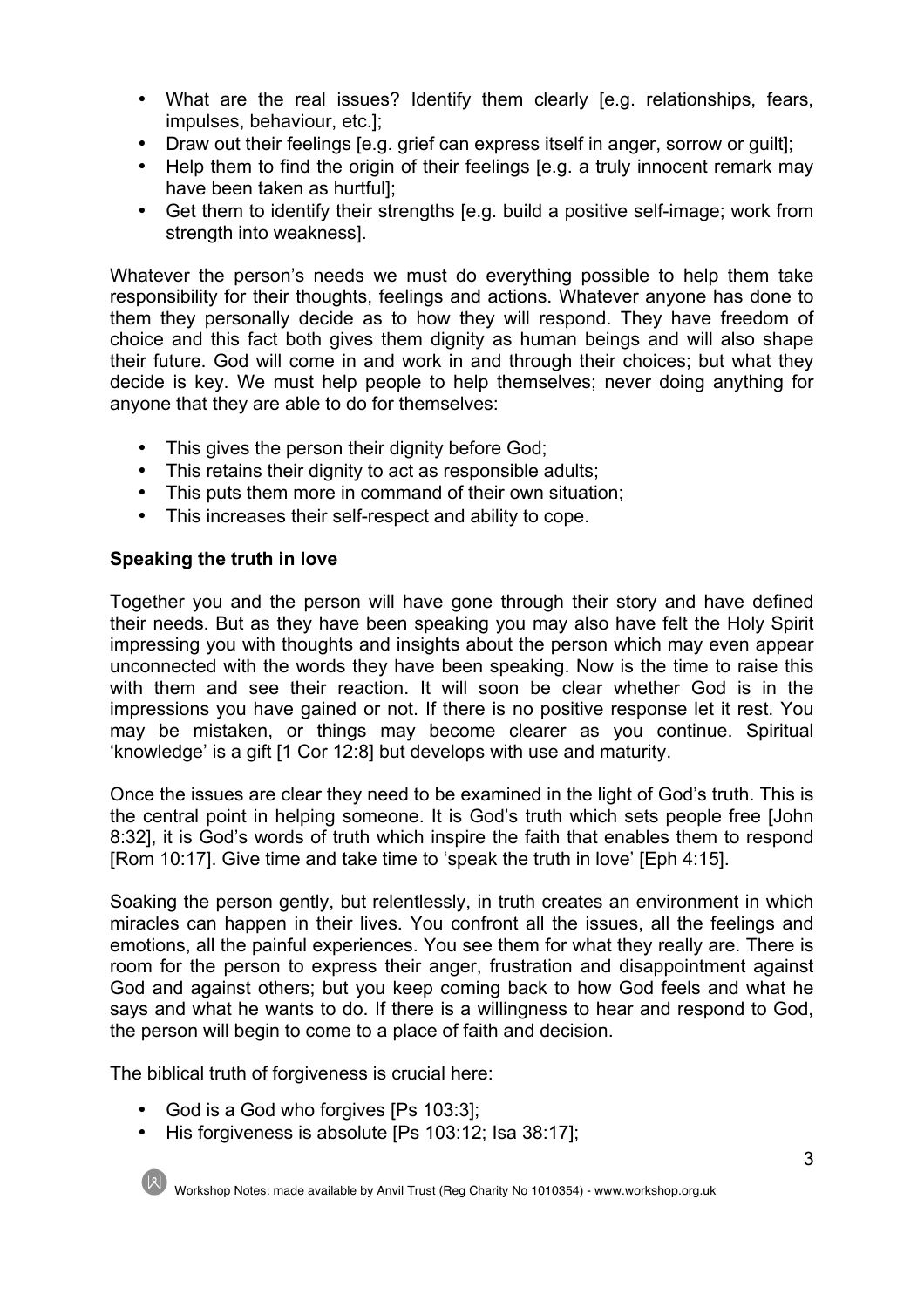- Forgiveness is possible because of Jesus [Matt 26:28; Heb 9:26];
- Confession is the key to forgiveness [Matt 6:12; 1 John 1:9];
- Forgiveness is final and continual [1 John 1:7];
- Forgiveness is akin to 'virginity' [2 Cor 11:2; Rev 14:4].

## **Challenges and choices**

The person has now come to the place of decision. Remember that repentance [Gk *metanoia*] is a whole change of mind that brings about a whole change of attitude that is ongoing; it is not just a one-off act. The key questions are: 'What do they want to happen?' 'What are they prepared to do?'

- There are events in the past that need settling;
- There are issues in the present that need dealing with;
- There are patterns in the future that need establishing.

Prayer is an essential and central crisis point:

- Remember that the Holy Spirit is present in power to work;
- Sit the person comfortably and ask them to relax;
- Ask them what they want God to do for them;
- Pray briefly that the person will be at peace and able to receive;
- Ask the person to be sensitive to God saying anything fresh to them as prayer is taking place;
- Next it is very important that the person themselves prays, in a clear and detailed way, asking God to deal with each of the issues [e.g. repentance, forgiveness, release];
- Pray for the person yourself, supporting the issues they have prayed about; if some of the issues appear to have a negative spiritual hold connected with them take authority over them in the name of Jesus;
- As the time of prayer concludes affirm the things that God has done and encourage the person to confirm them as well.

Having given time to prayer review what has happened, and having made practical plans for the days ahead:

- Get the person to recall the decisions that have been made that need to be implemented; get them to make contact with you as each step is taken;
- Identify where there is to be an *ongoing choice* to see changes in behaviour and attitudes;
- Ask the person what has been important to them about the time together; these could be helpful as reference points in the future;
- Encourage them to *keep giving thanks* to God for what he has done and is doing, and to draw strength from him as the future unfolds;
- Encourage them to give time regularly to reading the Scriptures and praying; you might suggest passages for them to read and meditate on and so reform their thinking;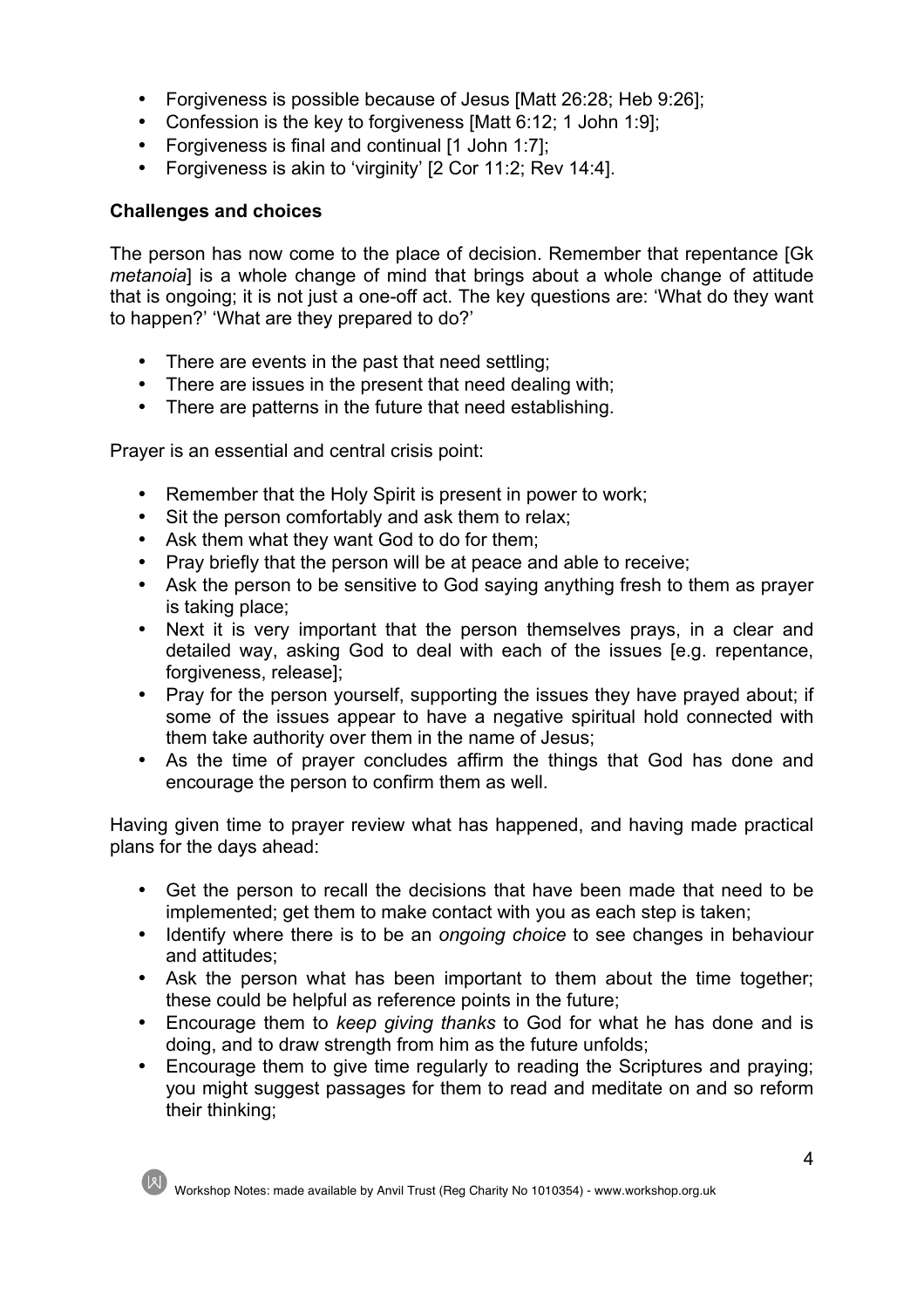- Recognise a sense of 'open-endedness' about the time; some issues still need work on, other things may yet emerge in the future; this is fine and to be expected;
- Decide when you are going to meet again and what you plan to do at that meeting;
- Conclude by affirming your complete commitment to them and the promise that you are there for them whatever;
- If regular support, beyond what you can give, is needed, work to make this available for them.

## **DISCERNING AND CONFRONTING**

## **Recognising demonic activity**

Some of the problems that people face may have roots in demonic activity. The Synoptic Gospels clearly show exorcism formed a significant part of Jesus' public ministry. However, we need to show great caution as we approach this subject. This is an area of pastoral care in which significant psychological and spiritual harm can be caused. At the outset it is important to make a couple of observations:

- Some Christian literature refers to demonic activity as 'demon possession' but notice that the Gospel accounts use terms such as 'demonised' or 'having a demon' rather than the extreme language of 'possession'.
- We must take seriously the difference in culture between 21st-century Britain and 1st-century Palestine. On the one hand this means that we do not have the necessary cultural background to help us to make a demonic diagnosis easily. The mainly secular worldview in the West does not take the existence of demons seriously. Because of this we may have to re-imagine the Gospel accounts in ways that make sense to our Western minds.

So, the argument that says, 'Jesus cast out demons and so should we' is far too simplistic. Our task of recognising and interpreting demonic activity must involve us drawing insights from anthropology, sociology, medicine and psychotherapy as well as biblical studies and theology.

## **Mapping religious systems**

Social anthropology has devised a number of ways of explaining and mapping religious belief systems. The anthropologist Paul Hiebert uses a two-dimensional map.1 The vertical axis, which he names **immanence-transcendence**, has three segments:

- The lowest segment is the familiar world that is directly observable by the senses;
- The highest segment is the unseen world that is independent of our world and inhabited by cosmic beings or forces;

 $\frac{1}{1}$ <sup>1</sup> Paul G. Hiebert, 'The Flaw of the Excluded Middle', *Missiology* 10/1 198235-47.



Workshop Notes: made available by Anvil Trust (Reg Charity No 1010354) - www.workshop.org.uk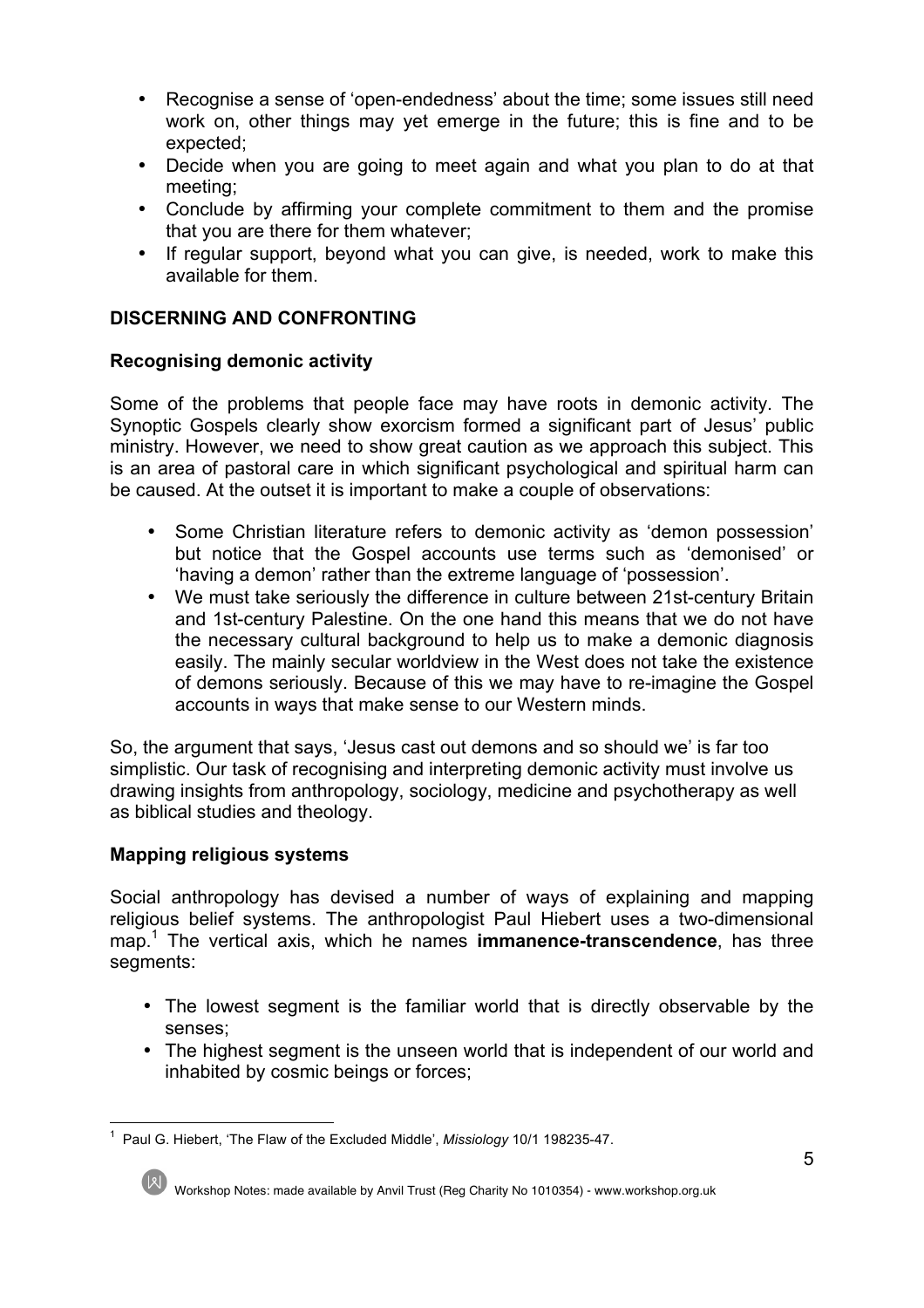• The middle segment is the intersection between this unseen world and our world. It is inhabited by ghosts, spirits, ancestors, demons, etc. This has been ignored by modern thinking but is actually vital for understanding any religious belief system.

The second axis Hiebert calls **organic-mechanical**; this defines whether a religious system explains experience in terms of beings such as gods and spirits, or impersonal processes such as fate or karma. It can be set out as follows:

| <b>Organic Analogy</b>       | <b>Mechanical Analogy</b>       |
|------------------------------|---------------------------------|
| High Religion:               | High Religion:                  |
| Cosmic gods                  | Kismet                          |
| Cosmic angels                | Fate                            |
| Cosmic demons                | Brahman / karma                 |
| Spirits of other worlds      | Impersonal cosmic forces        |
|                              |                                 |
| <b>Folk Religion:</b>        | Magic & astrology:              |
| Local gods & goddesses       | Mana                            |
| Ancestors & ghosts           | Astrological forces             |
| <b>Spirits</b>               | Charms, amulets & magical rites |
| Demons & evil spirits        | Evil eye, evil tongue           |
|                              |                                 |
| <b>Folk Social Science:</b>  | <b>Folk Natural Science:</b>    |
| Interaction of living beings |                                 |

Social anthropology, according to Hiebert, must take the middle segment seriously and deal with it phenomenologically. By this he means that phenomena such as demons, ancestral spirits, etc. have to be understood within the terms of the belief system itself. If people embrace a religious system that includes demons in its worldview then for those people demons really exist. As an outsider it is highly arrogant and ethnocentric to state that although a belief system talks about demons it does not really mean they exist. However, although anthropologists must strive to give as clear a phenomenological account of the religious system as possible, this does not, of course, mean that they must agree with all the statements that are made.

## **Synoptic accounts**

Turning to the stories in the Synoptic Gospels about exorcism it is clear, according to Hiebert's map, that they fall into the category of folk religion. We must take these narratives seriously within the culture of the time. They do presuppose the existence of demons and the ability of exorcists to perform cures on people who are demonised. Because of this we must not quickly jump to some hidden, symbolic

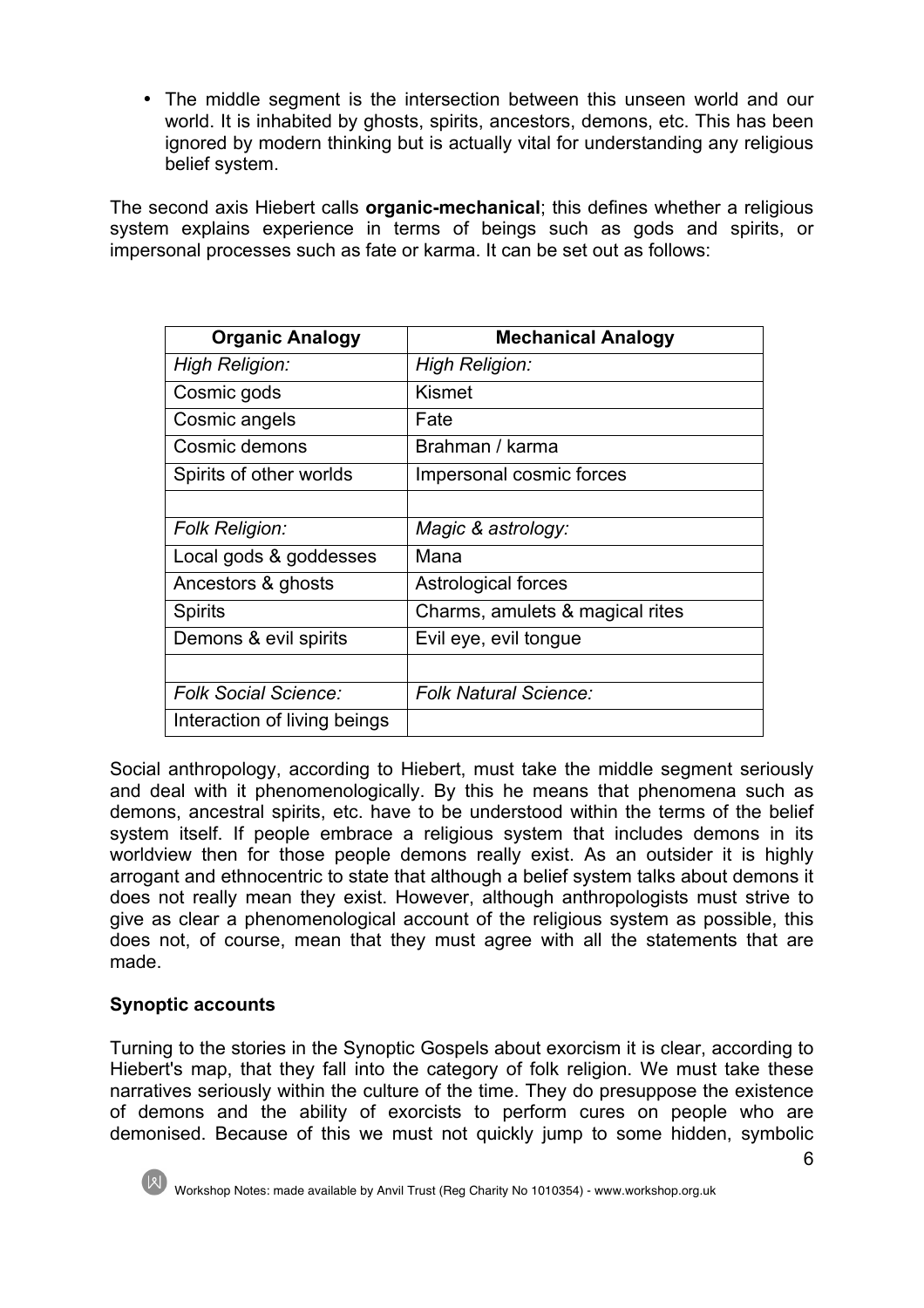meaning contained in the stories. Nevertheless, when we examine the narratives we see that the demonology is, in fact, quite complex.

### *Mark 1:21-28 (Luke 4:31-32)*

- In synagogue
- Unclean spirit (Luke spirit of an unclean demon)
- 'Have you come to destroy us? I know who you are, the Holy One of God'
- Jesus rebukes the demon: 'Be silent and come out of him!'
- Convulsions and crying with a loud voice
- Jesus has authority and power over the demons.

## *Mark 5:1-20 (Matt 8:28-34; Luke 8:26-39)*

- Unclean spirit (Matt two demoniacs; Luke having demons)
- Superhuman strength and violence
- Jesus commands the unclean spirit to come out
- 'What have you to do with me/us, [Jesus] Son of [the Most High] God?'
- 'What is your name?'
- 'Legion, $2^{2}$  for we are many'
- Demons 'given permission' to enter herd of swine
- Demoniac who had had the legion (from whom the demons had come out) sitting, clothed and in his right mind
- Jesus asked to leave by the inhabitants
- Man stays and proclaims throughout the Decapolis what Jesus had done for him.

# *Mark 7:24-30 (Matt 15:21-28)*

- Syrophoenician's daughter has an unclean spirit (Matt severely demonised)
- Jesus deals with the demon from a distance
- Demon departs / daughter is healed.

## *Mark 9:14-29 (Matt 17:14-21; Luke 9:37-43)*

- Dumb spirit (Matt epileptic; Luke a spirit)
- Seizure, convulsions, foaming and grinding of teeth
- Disciples unable to cast it out / heal him
- Jesus rebukes unclean spirit: 'You dumb and deaf spirit, I command you, come out of him and never enter him again'
- Spirit cries out and convulses him
- Disciples cannot cast it out because 'this kind cannot be driven out by anything but prayer' (Matt / Luke – because of their little faith).

# *Matt 9:32-34*

- Dumb demoniac
- Demon cast out and man speaks.

 $2$  In the Greek this is a loan-word from the Latin with clear allusion to the Roman armies occupying the region.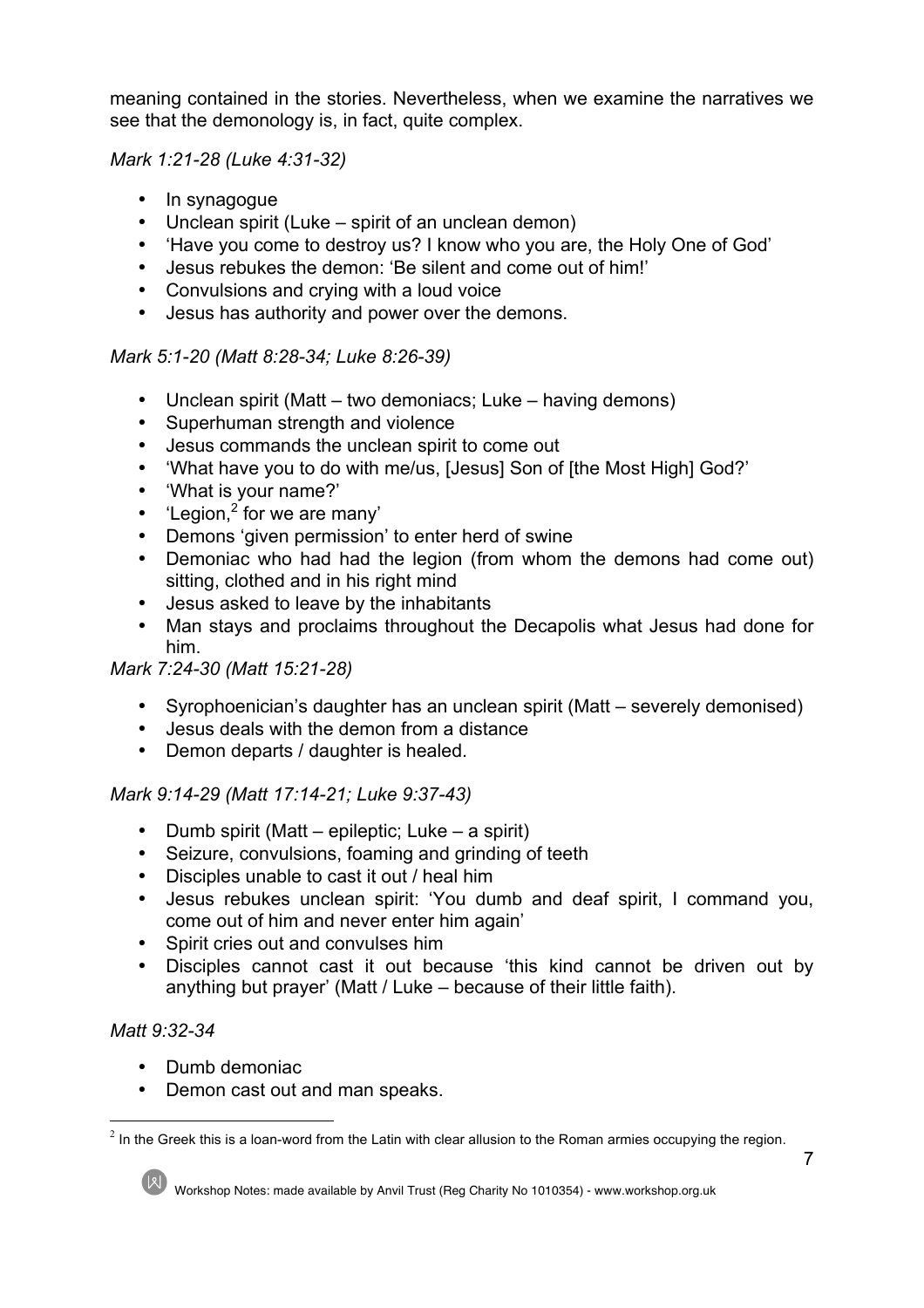## *Matt 12:22-30 (Luke 11:14-23)*

- Blind and dumb demoniac (demon that was dumb)
- Healed (demon had gone out)
- Beelzebul controversy
- 'I cast out demons by the Spirit / finger of God'
- Sign of the kingdom of God having come.

## *Luke 13:10-17*

- Spirit of infirmity
- Bound by Satan for 18 years
- Spinal deformity
- Jesus lays hands on her and she is healed.

*Mark 1:32-34, 39; 3:7-12 (and parallels)*

- Summary accounts
- Sick, afflicted with various diseases and pains, demoniacs, epileptics and paralytics

# **Specific diagnosis**

At least four of the Gospel exorcism accounts involve physical conditions:

- Epilepsy
- Blind and dumb demoniac
- Dumb demoniac
- Woman with spinal deformity

Yet, elsewhere in the Gospels:

- Matthew distinguishes epileptics from demoniacs (Matt 4:24)
- A deaf and dumb man is healed without exorcism (Mark 7:31-37)
- A blind man is healed without exorcism (Mark 10:46-52)
- Those with physical deformities are healed without exorcism (Mark 2:3-12; 3:1-5)

These accounts pose difficulties for the modernist idea that what the stories attribute to demons we can now, in the light of advances in medical knowledge, understand as really being mental illness or epilepsy. According to these narratives, demons can cause such physical ailments as blindness, deafness / dumbness, and even spinal deformity. On the other hand, it is not possible to construct a simple list of groups based on types of illnesses from these narratives either. Blind people may be healed (Matt 20:29-34) or exorcised (Matt 12:22); likewise those who are deaf / dumb (Mark 7:31-37; Matt 9:32-33), and those who are crippled / paralysed (Luke 5:18-25; 13:11- 13). The accounts do not presuppose that some sicknesses are caused by spirits and others are not; the same illness may be diagnosed in one instance as in need of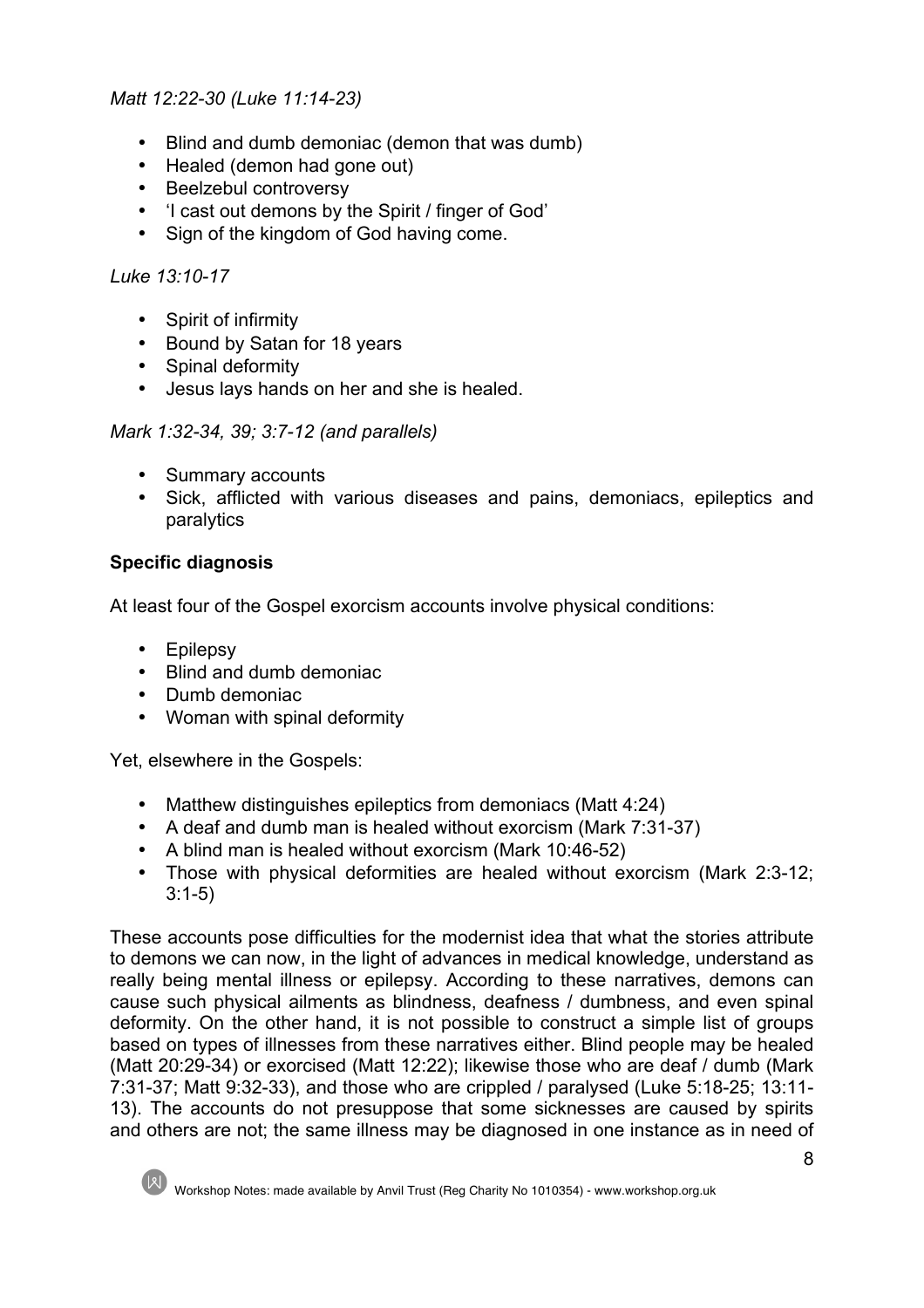exorcism and another in need of healing without exorcism. There is a certain amount of very specific diagnosis taking place in the accounts.

The Gospels thus display a great deal of medical sophistication: people suffering from similar symptoms will be given different diagnoses. In our medical, psychiatric and psychotherapeutic traditions in the West we simply do not have sufficient skills to make an *effective* diagnosis of a demonic condition. What we need is a broad, interdisciplinary approach to the subject involving at least:

- Medicine, especially psychiatry;
- Psychotherapy;
- Sociology of medicine;
- Anthropology;
- Pastoral ministry in the church;
- Theology;
- Missiology, drawing on the experiences of Christians from contemporary cultures where folk religion and a belief in demons remain strong.

## **Exorcism**

Even where demonic activity is diagnosed, exorcism should be approached circumspectly, for exorcism is an act of considerable psychic violence. M. Scott Peck has said: 'Exorcism stands in relation to ordinary psychotherapy as radical surgery does to lancing a boil.'<sup>3</sup> Exorcism should, therefore, be an act of last resort after every other avenue of help has been exhausted. Even involvement in the occult does not necessarily require exorcism. Notice that, in the New Testament, sorcery / witchcraft is seen as a 'work of the flesh' alongside envy, licentiousness, etc. (cf. Gal 5:19-21).

Exorcism should always involve a team with differing skills. M. Scott Peck lists the following:

- Analytic detachment;
- Compassionate involvement;
- Intellectual formulation;
- Intuitive insight;
- Spiritual discernment;
- Deep understanding of theology;
- Thorough knowledge of psychiatry;
- Great experience with prayer.

Appropriate after-care is extremely important. Ongoing counselling and therapy is vital. The person from whom a demon has been exorcised will need:

• **Fellowship:** loving support on a one-to-one basis and within the community of faith. They may need practical help in putting things from the past right (e.g.

<sup>&</sup>lt;sup>3</sup> M. Scott Peck, People of the Lie: The Hope of Healing Human Evil, Rider, 1983

Workshop Notes: made available by Anvil Trust (Reg Charity No 1010354) - www.workshop.org.uk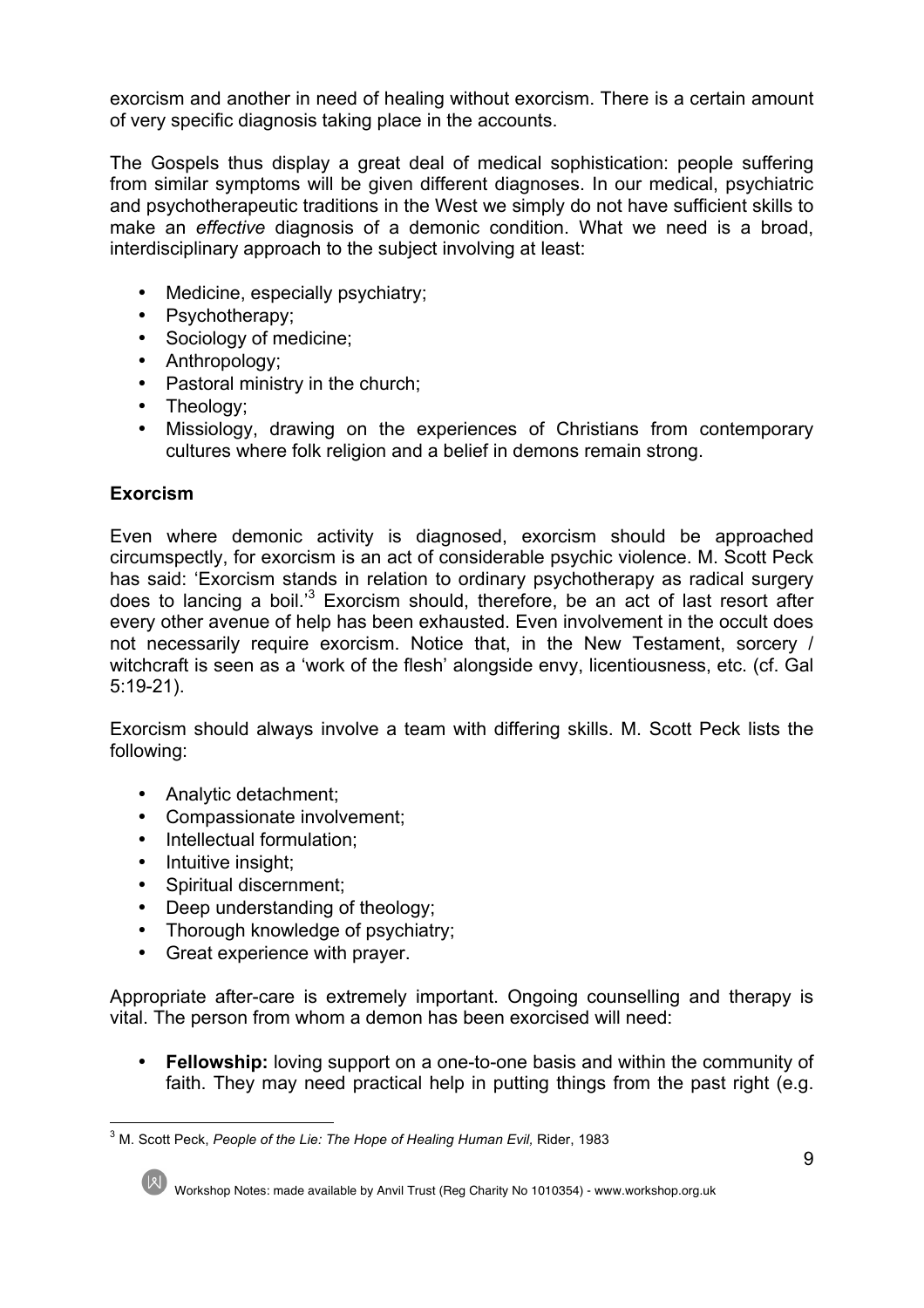marriage problems, the effects of crime, etc.). They may need prayer about bad memories, guilt and behaviour.

- **Teaching:** They need to learn the truth which will keep setting them free. Encourage them to read the Bible and talk to them about it so that they grow with understanding.
- **Separation:** If they have any fetish, charm, books or other objects that have connections with the occult and spiritual powers, these should be destroyed. If there are people who have had a strong influence on them for evil, a break will need to be made. Baptism is important if the person has not been baptised.

In caring for people our aim is to see them become whole in Jesus. We must take each person as and where we meet them, looking to God for wisdom as to how we should respond and rejoicing with them as they discover freedom and *shalom*.

## **Dealing with the demonic**

Wink distinguishes between three types of demonic manifestations:<sup>4</sup>

- **Outer personal possession** where an individual is controlled by something alien and extrinsic to the self. This is rare, and exorcism is appropriate.
- **Collective possession** where groups, or even nations, are possessed by something capable of bending them into the service of death (modern idolatry)
- **Inner personal demonic** the struggle to integrate a split-off or repressed aspect that is intrinsic to the personality. Integration – *not exorcism* – is the appropriate strategy. Tragically, this is the area where most popular works on exorcism focus and advocate the exorcism of spirits of lust, envy, greed, etc.

## **Reinterpreting the demonic**

Although, as stated above, demonic activity and therefore exorcism may be appropriate in rare cases, we need to start with the recognition that the way we look at the world is irreversibly different from that of people in the first century. The socialscientific method we have begun to look at already may well prove the most helpful tool for interpreting the Gospel exorcism stories. This begins by taking the accounts seriously on their own terms and then attempts to translate them in ways that take seriously the broader social, political and economic contexts in which these exorcisms occurred.

Of course, we do not know the personal biographies of those exorcised in the Gospel stories. This is a major problem for the method, but it is not insurmountable. The Gospel accounts point to illnesses that sometimes require healing and sometimes require exorcism. They recognise, therefore, that in many instances physical illnesses are just that – physical illness in need of healing. Where the Gospel writers use the language of the demonic, however, they recognise that something more than physical illness is involved. The narratives suggest that actual demons are involved. When we interpret the stories our task is to translate these real experiences that are being described into language and understanding that is appropriate for our particular

 <sup>4</sup> Walter Wink, 'The Demons' in *Unmasking the Powers*, Fortress, 1986, pp 41-68

Workshop Notes: made available by Anvil Trust (Reg Charity No 1010354) - www.workshop.org.uk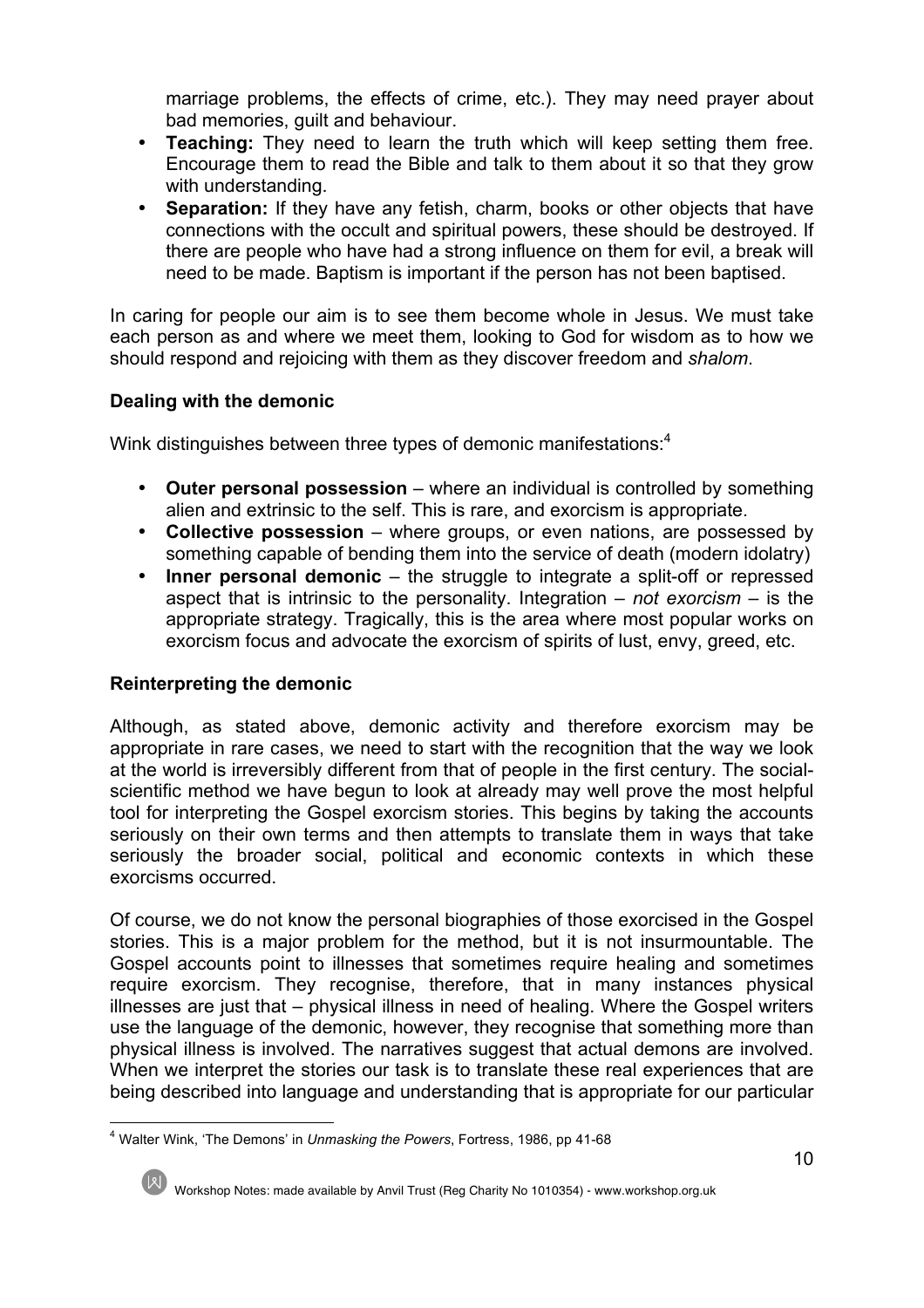Bible-reading communities. The 'something more than physical illness' involved in the Gospel accounts where healing is accomplished by exorcism, although referred to as 'demons' in the stories, may well be more helpfully interpreted in terms of the harmful effects of social, political and economic factors on the life of an individual. Because we have no access to the personal biography of the person concerned then social, political and economic factors, rather than psychological ones, will loom large in the way we interpret the Gospel exorcisms.

Ched Myers<sup>5</sup> shows us helpful examples of interpreting exorcism stories in the Gospels from the point of view of the social sciences. He argues for the essentially political character of exorcism as symbolic action. For Myers, the exorcism narratives 'are concerned with the structures of power and alienation in the social world' (p143).

This being so, the Gospel exorcism stories can be seen as examples of Jesus' symbolic action. As such they are essentially political actions – in dealing with the dehumanising effects of the demonic in individual lives, Jesus draws attention to the numbing, dehumanising effects of structural evil. From this perspective the account of the Gerasene demoniac is illustrating an important principle. This is the classic case of the demonic effects of internalised oppressive power – the demoniac is possessed by legion just as the surrounding region is controlled by Roman legions.

## **Questions and Reflections**

- 1. What qualities are required of someone who wishes to help others towards 'wholeness'?
- 2. What difficulties does the language of spirit possession present to a Christian understanding of illness? What factors should we bear in mind when thinking about this subject?
- 3. Our care and concern for other people should flow from our desire to see them become 'whole'; that is, to fulfil their potential in every aspect of their life. Describe what qualities you think are needed for someone to be a good carer. Also discuss some of the pitfalls that we must avoid, in order to be effective. How would you avoid these pitfalls?

## **Reading and Resources**

D Augsburger, *Caring Enough to Confront*, Herald, 1973

D Augsburger, *Pastoral Counselling Across Cultures*, Westminster, 1986

D Augsburger, *When Caring is Not Enough*, Herald, 1983

D Augsburger, *When Enough is Enough*, Herald, 1984

W Backus and M Chapian, *Telling Yourself the Truth*, Bethany, 1980

H and M Dean, *Counselling in a Troubled Society*, Quatermaine House, 1981

G Dow, *Those Troublesome Intruders*, Grove, 1990

A T Lincoln, 'Liberation from the Powers', in Carroll, Clines and Davies (eds), *The Bible in Human Society*, Sheffield Academic Press, 1995, pp335-354

 <sup>5</sup> Ched Myers, *Binding the Strong Man: A Political Reading of Mark's Story of Jesus,* Orbis, 1988